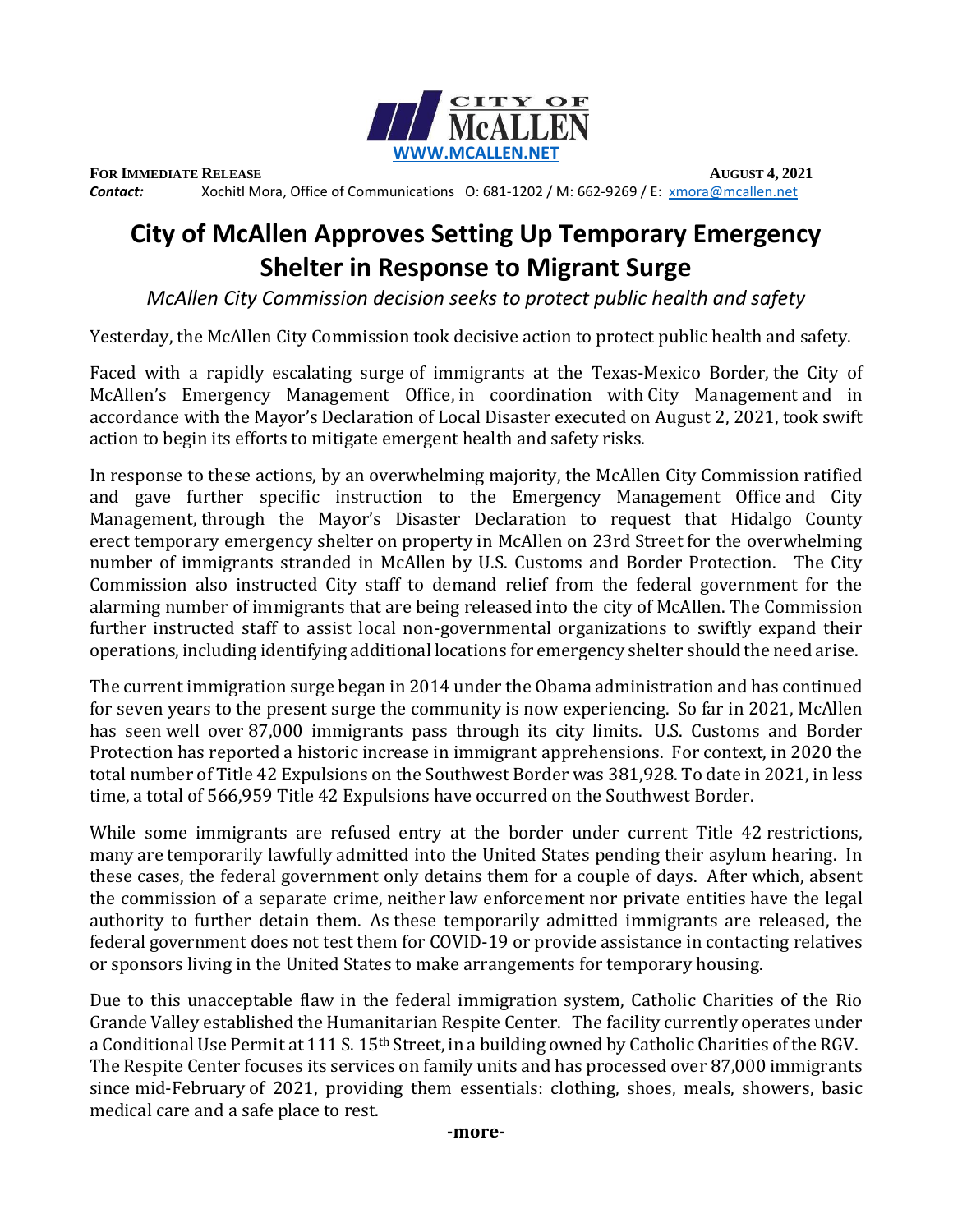## **City of McAllen Approves Temporary Emergency Shelters in Response to Migrant Surge/***page 2 of 3*

The Respite Center also assists immigrants in contacting their U.S. sponsor, typically a family member, who will make financial arrangements for the immigrants' final travel into the United States. The City of McAllen does not pay for immigrant travel. In most cases, immigrants move through the Respite Center in one day.  However, at times, due to the unavailability of northbound transportation, some immigrants remain at the Center for more than a day.

For nearly seven years, the Respite Center had the capacity to process the flow of immigrants released into McAllen, keeping them off the streets.  However, in the last several weeks, due to the shockingly large number of immigrants released by CBP, the Respite Center's capacity became overwhelmed, and threatened its ability to provide its humanitarian services to all in need. This significant change increases the threat of COVID spread or other lawlessness within the city.

At the beginning of July, the Respite Center saw an average of 750 people per day.  That number, over the course of the month, escalated to over 1,100 people per day, and so far in August has surged to over 1,900 people per day.  The Respite Center has capacity for only 1,236 occupants and will not allow more than its maximum occupancy at any given time. Therefore, beginning in August 2021, there has been a significant threat of leaving hundreds on the streets of McAllen with no place to turn for food, shelter, medical attention, or other humanitarian services.  It was at this point that McAllen Mayor Javier Villalobos saw no option other than to declare a Local State of Disaster in McAllen so the City of McAllen could obtain necessary county and state resources to address the situation that it did not create.   

To make matters worse, in 2020 the global pandemic of COVID-19, a highly contagious respiratory virus, swept the globe, including McAllen and the migrants flocking to the Texas-Mexico border.  In order to continue the Respite Center's operations during the deadly pandemic, Catholic Charities of the RGV partnered with American Medical Response (AMR) to test immigrants for COVID-19 at a location near the Respite Center.  Since mid-February of 2021 there have been over 7,000 confirmed COVID-19 positive immigrants released into the City of McAllen by CBP, including over 1,500 new cases in the past seven days. AMR now operates at S.15<sup>th</sup> Street in a building leased to AMR. AMR's testing operations are allowed under the current zoning for that location, and a permit from the City of McAllen is therefore not required for its operations.  AMR operates under a contract with the City of McAllen which is entirely pre-funded by a FEMA grant program.

The influx of migrants and their movement between AMR, the Respite Center, the McAllen Bus Terminal and McAllen International Airport has required parking management in the area around the Respite Center ,which is coordinated by City of McAllen Downtown Services, a division of McAllen Metro in accordance with the Transit Director's authority under Section 102- 229 of the McAllen Code of Ordinances.

Under Catholic Charities' current protocol, immigrants are tested for COVID-19 at AMR. Once the immigrants are tested, they are divided into two groups. Those that test negative are admitted to the Respite Center; those that test positive are transported from the AMR testing facility to quarantine sites in the Rio Grande Valley area. AMR provides the transportation to locations arranged for and directed by Catholic Charities.